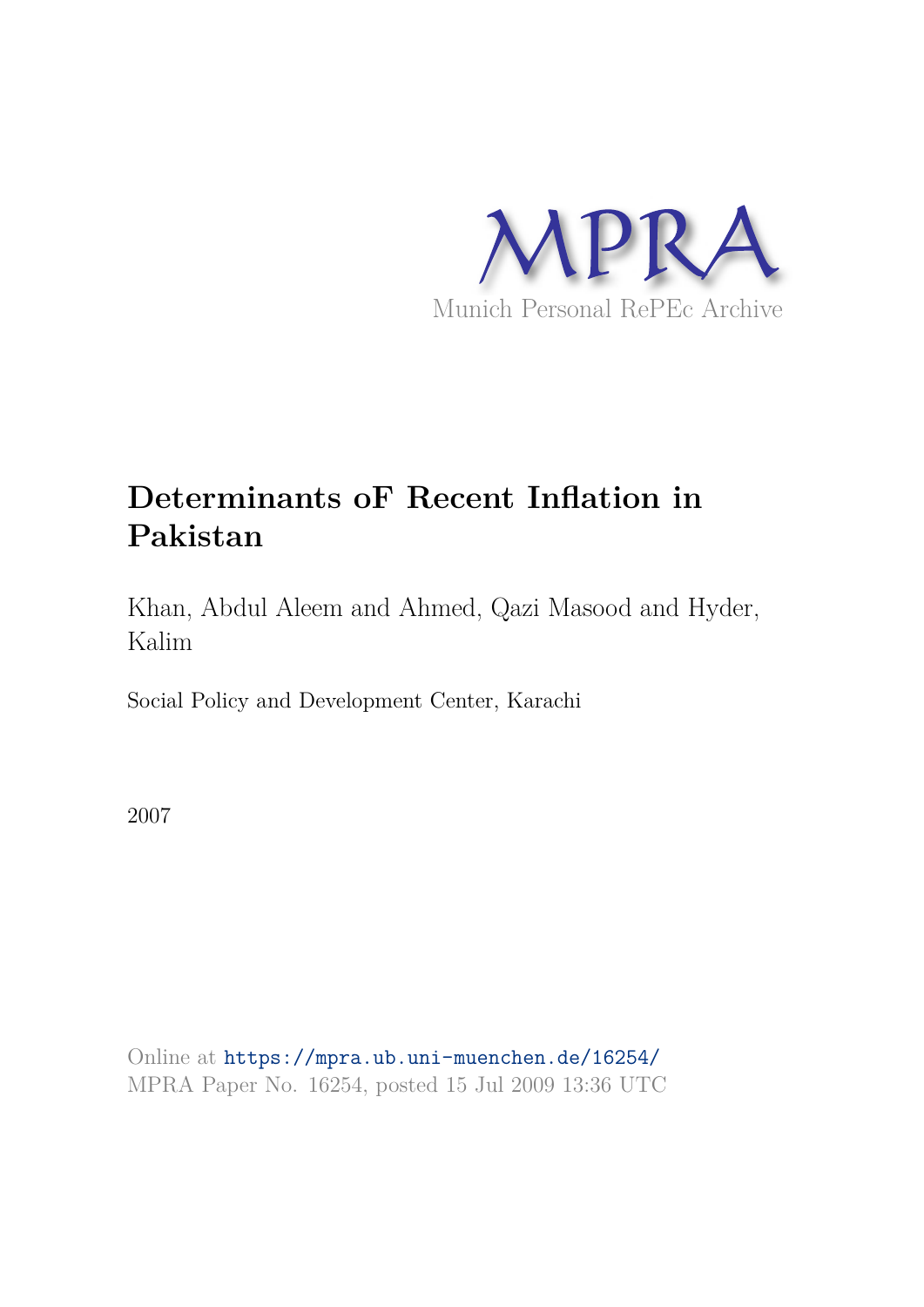*Research Report No. 66* 

# **DETERMINANTS OF RECENT INFLATION IN PAKISTAN**

*Abdul Aleem Khan Syed Kalim Hyder Bukhari and Qazi Masood Ahmed* 

*March, 2007* 

**DISCLAIMER:** 

The views expressed in this Research Report are those of the author and do not necessarily represent those of the Social Policy and Development Centre (SPDC). Research Reports describe research in progress by author (s) and are published to elicit comments and to further debate.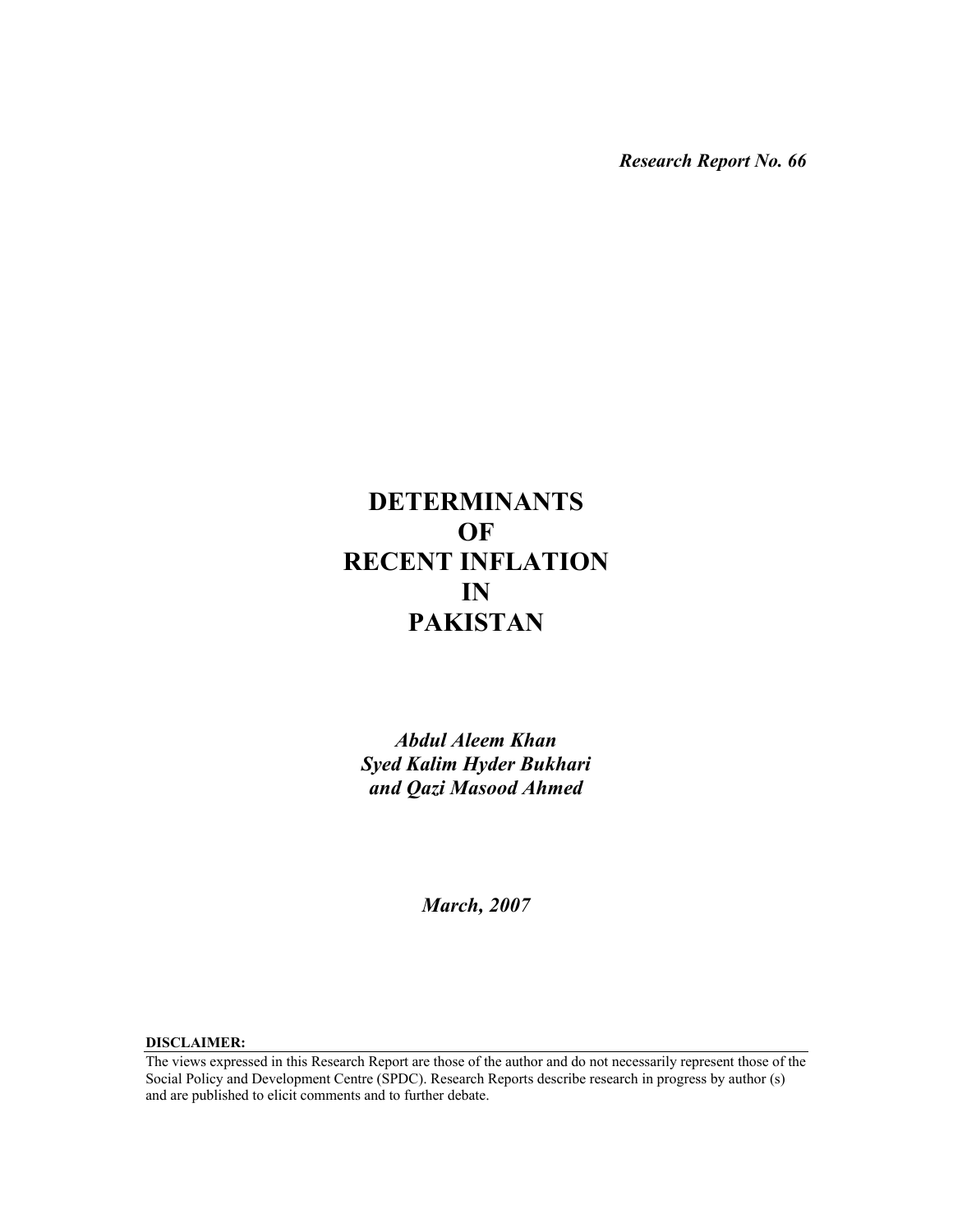# **ACRONYMS**

| <b>AIC</b>  | Akaike Information Criteria          |
|-------------|--------------------------------------|
| <b>CPI</b>  | Consumer Price Index                 |
| <b>GDP</b>  | <b>Gross Domestic Product</b>        |
| <b>GNP</b>  | <b>Gross National Product</b>        |
| IMF         | <b>International Monetary Fund</b>   |
| <b>NFA</b>  | Net Foreign Assets                   |
| <b>NGSB</b> | Non-Government Sector Borrowing      |
| <b>OLS</b>  | <b>Ordinary Least Square</b>         |
| <b>SBP</b>  | <b>State Bank of Pakistan</b>        |
| SIC         | Schwartz Information Criteria        |
| SPDC        | Social Policy and Development Centre |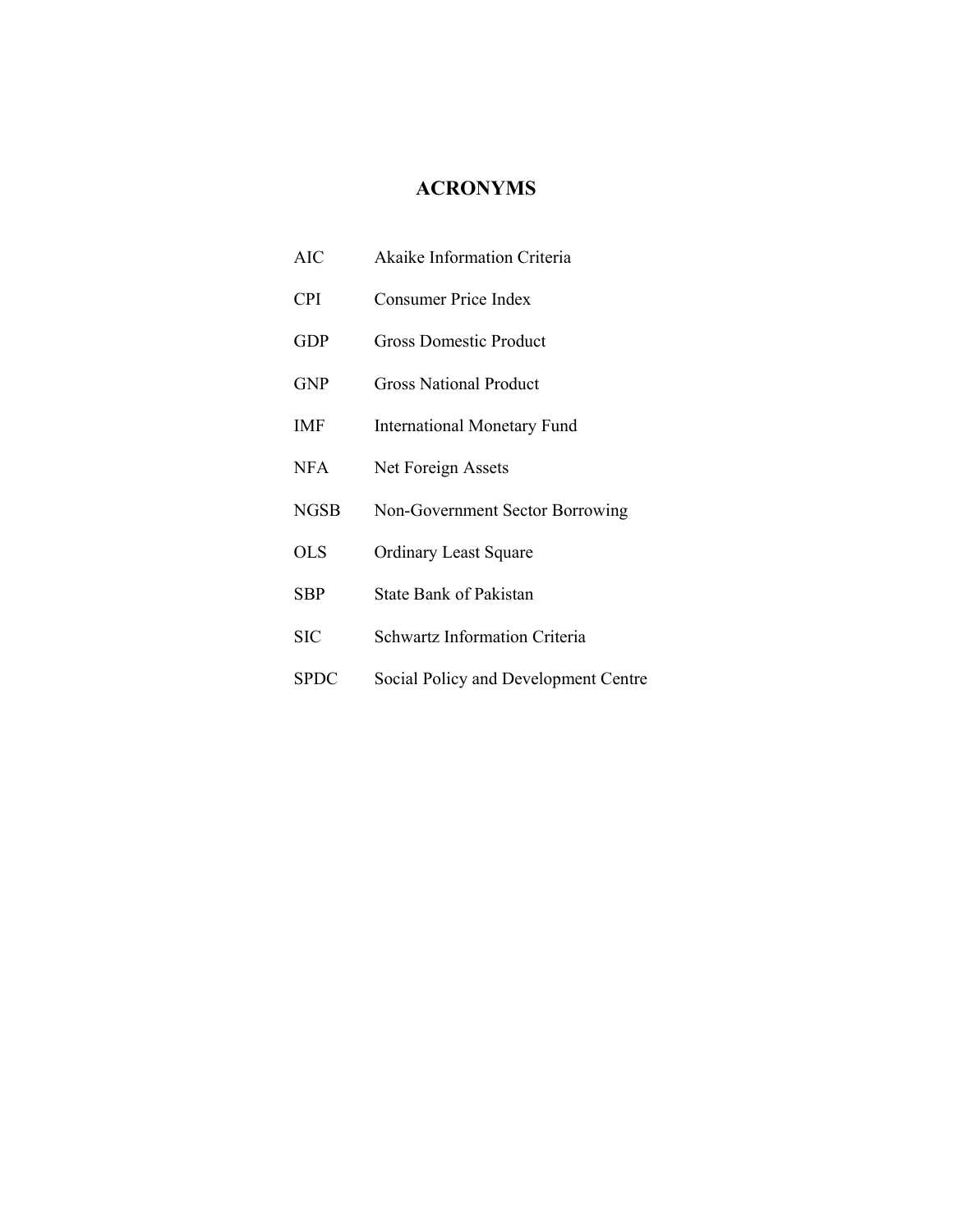# **DETERMINANTS OF RECENT INFLATION IN PAKISTAN**

*Abdul Aleem Khan, Syed Kalim Hyder Bukhari*  and *Qazi Masood Ahmed*<sup>1</sup>

## **ABSTRACT**

The expansionary economic policies of the government and of the central bank (State Bank of Pakistan – SBP), which on one side resulted in impressive economic performance, stimulated a rise in the Consumer Price Index (CPI) on the other. This initiated a debate on the determinants of the recent inflation. Some blamed fiscal policy or monetary policy, while others blamed imported inflation, administered prices or mismanagement and loose control of the government. This study, adopting an econometric framework, focuses on the identification of the main determinants of recent inflation trends. Using data from the 1972-73 to 2005-06 period, applying ordinary least square method and verifying results through Breusch-Godfrey Serial Correlation LM and Augmented Dickey-Fuller tests, it finds that the most important determinants of inflation in 2005-06 were adaptive expectations, private sector credit and rising import prices. Whereas, the fiscal policy's contribution to inflation was minimal.

<sup>&</sup>lt;sup>1</sup> Abdul Aleem Khan is an Economist at SPDC, Karachi; Syed Kalim Hyder Bukhari is a Senior Research Fellow at Lahore School of Economics (LSE), Lahore, and Dr. Qazi Masood Ahmed is the Head of Research at Institute of Business Administration (IBA), and Technical Advisor at SPDC , Karachi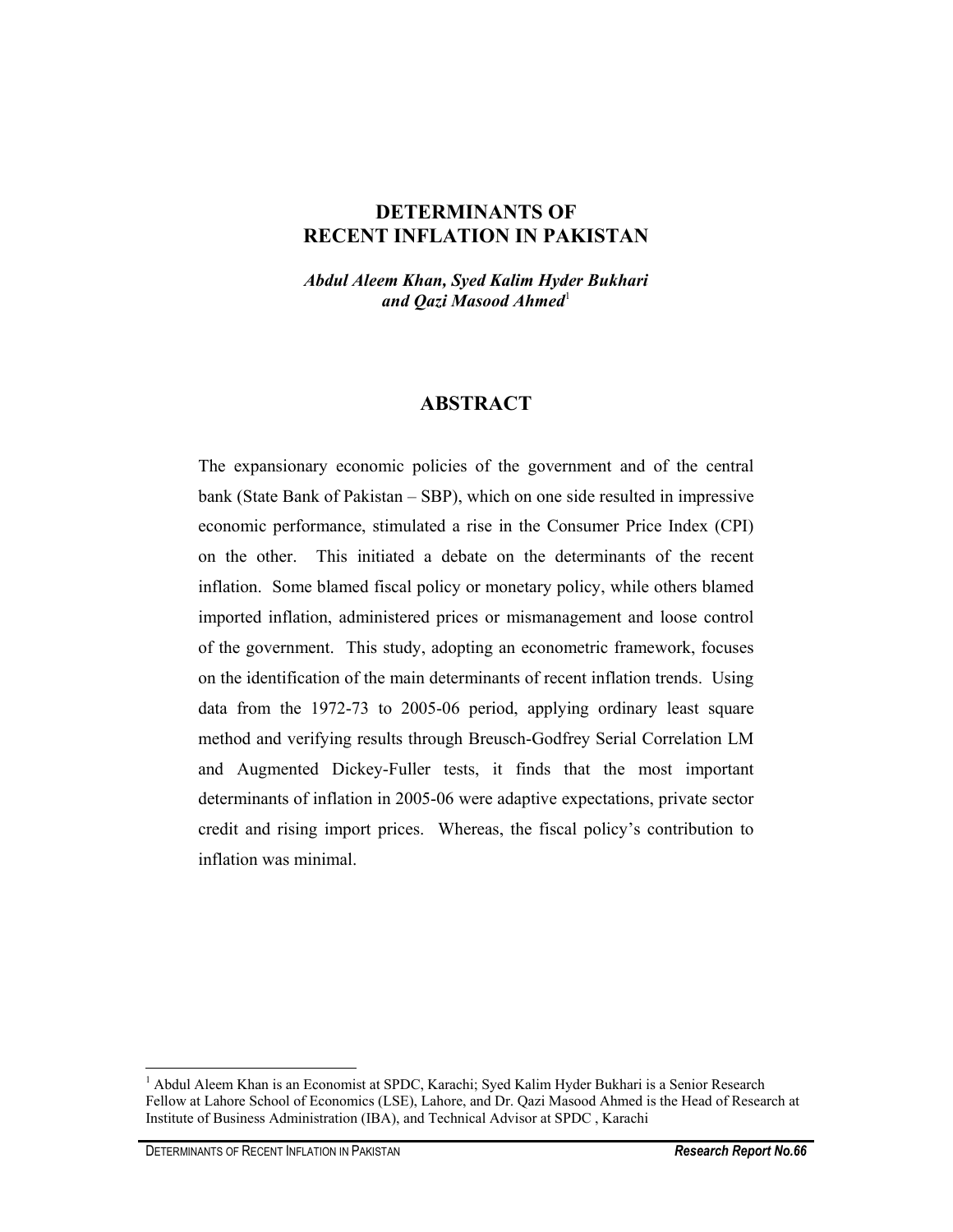#### **1. INTRODUCTION**

The expansionary economic policies of the government and the SBP over the last few years resulted in improvement in various macroeconomic indicators including Gross Domestic Product (GDP) growth, which remained above 6 percent during 2004-06. Despite this impressive performance of the economy, some worrisome factors have also appeared on the scene. The most significant of these factors is inflation, which remained above 8 percent during the last two years. In 2004-05, average CPI inflation was 9.3 percent and on the basis of 12 month changes, inflation was recorded at 11 percent in April 2005.

Several supply side and demand side factors could be responsible for this surge in inflation. Inflation can be a result of shocks to the supply of certain food items and to world oil markets. Rising oil prices can pose risk of increase in prices of almost all other commodities of the consumer basket. Such supply-side shocks are very volatile and can cause large fluctuations in food and oil prices. The effects of this on overall inflation at times can be so excessive that these cannot be countered through demand management, including monetary policy. However, greater emphasis in the recent debate on inflation remained on the demand side factors.

The demand side pressures were often considered as an outcome of the September 11, 2001 incident in the United States of America (USA) and a combination of expansionary monetary and fiscal policies. First, increased domestic demand due to remittances from abroad and liberal demand-management policies outpaced the domestic production, creating a positive output gap, which in turn put upward pressure on prices. Growth in private consumption remained above 10 percent on average during FY04 and FY06, depicting signs of demand side pressures on price level.

Second, the growing gap between domestic demand and domestic production was filled by a sharp increase in net imports, which grew by over 40 percent in FY05 and by 24 percent in FY06. In comparison to imports, exports increased by only around 10 percent in FY05 and by 13 percent in  $FY06<sup>2</sup>$ . This resulted in a record increase in the trade deficit. A rising trade deficit can be a cause of expectation of high inflation in future. SPDC (2005) states that the 'financing of the current account deficit is not an issue in the short run, but a continuing trend

<sup>&</sup>lt;sup>2</sup> Government of Pakistan (GoP), Economic Survey 2005-06.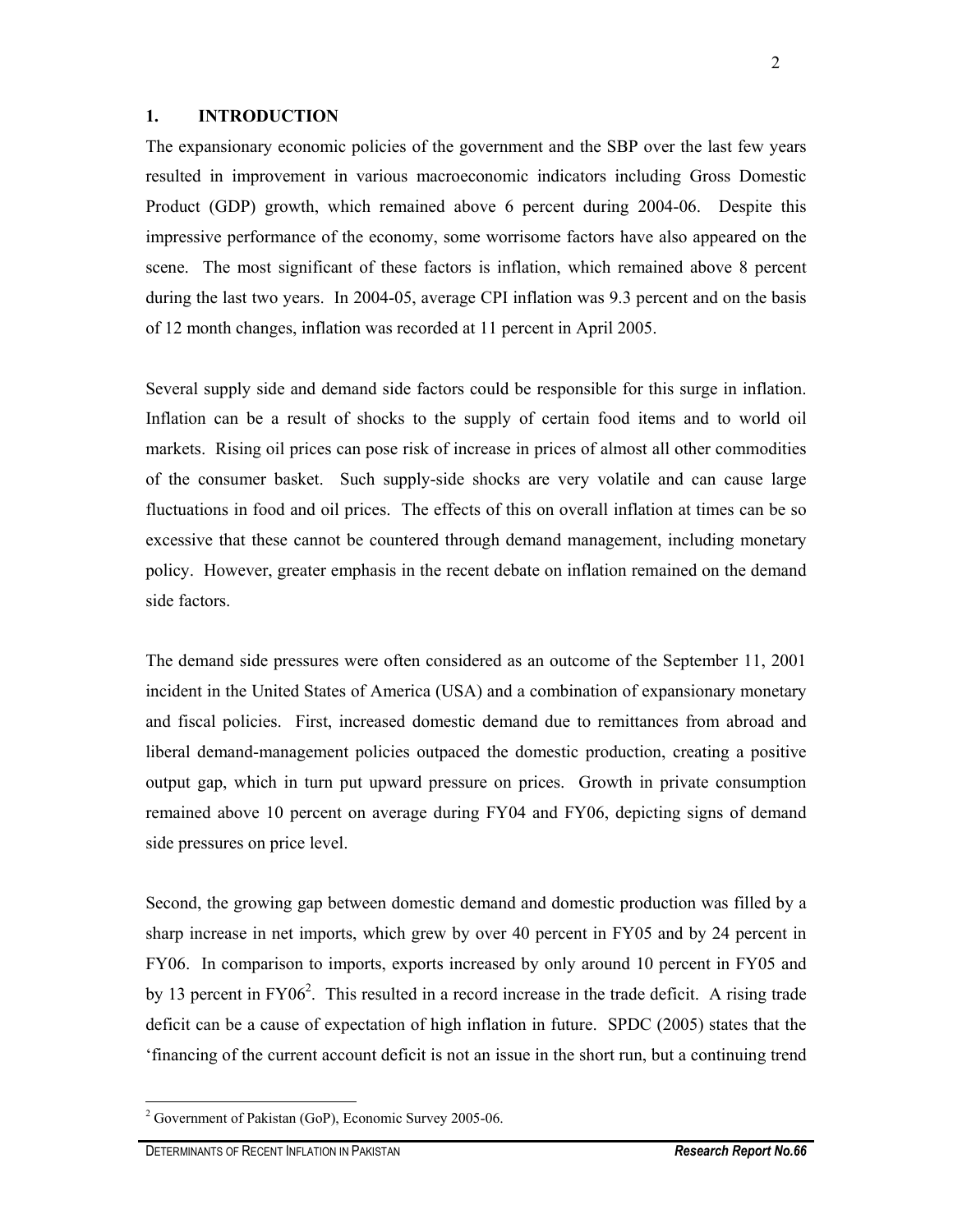of a widening current account deficit will have adverse effects on expectations that could threaten hard-earned credibility on the macroeconomic front.' The expectations effect is very important since there is a danger that the current high rate of inflation, whatever its source, can get locked into expectations of inflation. This can then become self-fulfilling through mechanisms such as wage contract renegotiations based on these expectations.

Third, fiscal policy has remained expansionary in the last few years. Expansionary fiscal policy fuels domestic demand and puts pressure on the current account deficit. In other words, it widens the investment-saving gap, which has to be financed externally. Moreover, financing of fiscal deficit through money creation adds to inflationary pressures. On the other hand, government borrowing from the SBP also increased, which again can have serious consequences on the general price level.

Fourth, the expansionary monetary policy through high growth in money supply and loose credit policy was also believed to be contributing to high inflation. Khan and Axel (2006), using monthly data from January 1998 to June 2005, conclude that the lagged growth of private sector credit and lagged growth of money supply (M2) are two significant causes of inflation in Pakistan in recent years.

Although expansion of credit is usual in expanding economies, the credit growth should not be allowed to reach unsustainable limits. The International Monetary Fund [IMF (2004)], through an extensive survey of developing countries, suggests that excessive credit growth in developing countries can have adverse effects on real variables.

Rising import prices were also considered as an important factor in creating inflation. The exchange rate, if depreciating, in this scenario can also put upward pressure on price levels. Similarly, some people blamed indirect taxes for being the main cause of inflation. The wheat support price has also been identified as an important determinant of inflation in Pakistan by Khan and Qasim (1996) and Hasan et al (1995).

The question now arises as to what were the most significant explanatory factors for recent inflation trends in Pakistan? This paper attempts to answer this question. To build up the discussion, the paper first presents trend analysis of dependent variable and the explanatory variables. It proceeds with a review of literature, including a discussion on the reasons of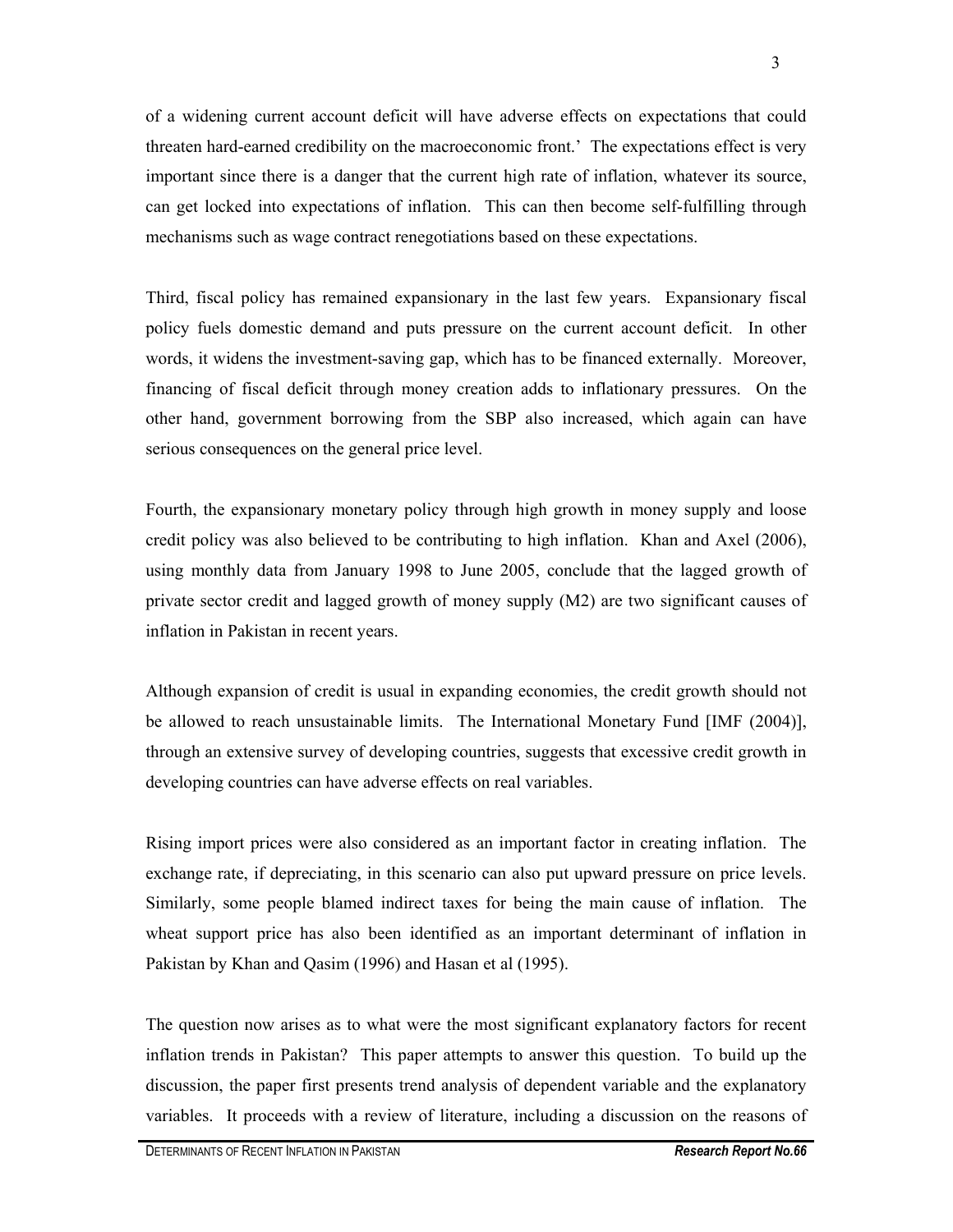why to worry about inflation, and touches on prominent theories of inflation. Then it presents the methodology and empirical results and finally concludes by giving some recommendations.

#### **2. TREND ANALYSIS**

It is necessary to highlight the trend in economic variables that have the potential to impact inflationary tendencies in the economy. The period from 1974 to 1980 (1970s in Table 1) witnessed the highest average inflation, of 15 percent. This high growth in CPI during this period was mainly attributed to the external oil price shock and structural changes in the domestic economy. Inflationary pressure slowed down somewhat and settled to 7.2 percent on average during the 1980s. During this period, growth of import prices and wheat prices were below the danger limits. The increase in inflationary tendencies during the 1990s may roughly be attributed to excessive increase in money supply (to both public and private sector), rising wheat prices and depreciation of the exchange rate.

| TABLE 1<br><b>PATTERN OF INFLATION AND OTHER EXPLANATORY VARIABLES</b> |                           |              |                       |                  |                        |                                          |                                     |                                                          |  |
|------------------------------------------------------------------------|---------------------------|--------------|-----------------------|------------------|------------------------|------------------------------------------|-------------------------------------|----------------------------------------------------------|--|
|                                                                        | Growth                    |              |                       |                  |                        | As % of GNP                              |                                     | As % of Value-Added<br>of Manufacturing<br><b>Sector</b> |  |
|                                                                        | Consumer<br><b>Prices</b> | $GDP$ $f$ c) | Import<br>Prices (\$) | Exchange<br>Rate | Wheat<br><b>Prices</b> | Government<br>$Sector + NFA$<br>+ Others | Non-<br>Government<br><b>Sector</b> | <b>Taxes</b>                                             |  |
| 1970s                                                                  | 15.0%                     | 5.3%         | 18.8%                 | $0.0\%$          | 14.0%                  | 1.9%                                     | 2.4%                                | $0.7\%$                                                  |  |
| 1980s                                                                  | 7.2%                      | 6.1%         | 2.5%                  | 8.3%             | $6.9\%$                | $3.0\%$                                  | 6.2%                                | $0.8\%$                                                  |  |
| 1990s                                                                  | 9.6%                      | 4.5%         | 1.3%                  | 9.3%             | 12.7%                  | 11.2%                                    | 15.4%                               | $0.8\%$                                                  |  |
| 2000s                                                                  | 5.5%                      | $5.4\%$      | 8.0%                  | 2.6%             | 5.8%                   | 22.0%                                    | 29.5%                               | 0.7%                                                     |  |
| 2000-01                                                                | $4.4\%$                   | 2.0%         | 2.1%                  | 12.9%            | $0.0\%$                | 16.2%                                    | 23.4%                               | 0.7%                                                     |  |
| 2001-02                                                                | 3.5%                      | 3.1%         | $-4.8%$               | 5.1%             | $0.0\%$                | 20.8%                                    | 22.8%                               | 0.7%                                                     |  |
| 2002-03                                                                | $3.1\%$                   | 4.7%         | 8.9%                  | $-4.8%$          | $0.0\%$                | 23.8%                                    | 24.1%                               | $0.7\%$                                                  |  |
| 2003-04                                                                | 4.6%                      | 7.5%         | 16.7%                 | $-1.6%$          | 16.7%                  | 24.3%                                    | 29.5%                               | 0.6%                                                     |  |
| 2004-05                                                                | 9.3%                      | 8.6%         | 6.4%                  | 3.1%             | 14.3%                  | 23.7%                                    | 35.7%                               | $0.6\%$                                                  |  |
| 2005-06                                                                | 8.0%                      | 6.6%         | 18.8%                 | $0.8\%$          | 3.8%                   | 23.1%                                    | 41.5%                               | $0.6\%$                                                  |  |

During the first four years of the new millennium, inflation remained under 5 percent and then jumped to 9.3 percent in 2004-05. It settled at 8 percent during 2005-06. The growth in wheat prices and strength of the exchange rate remained mixed. However, it seems that excessive money flows towards the public and private sector, along with the import price hike in 2003-04 and 2005-06, as well as the rise in price of wheat in 2003-04 and 2004-05 pulled inflationary pressure at an alarming level. At the same time, taxes as a percentage of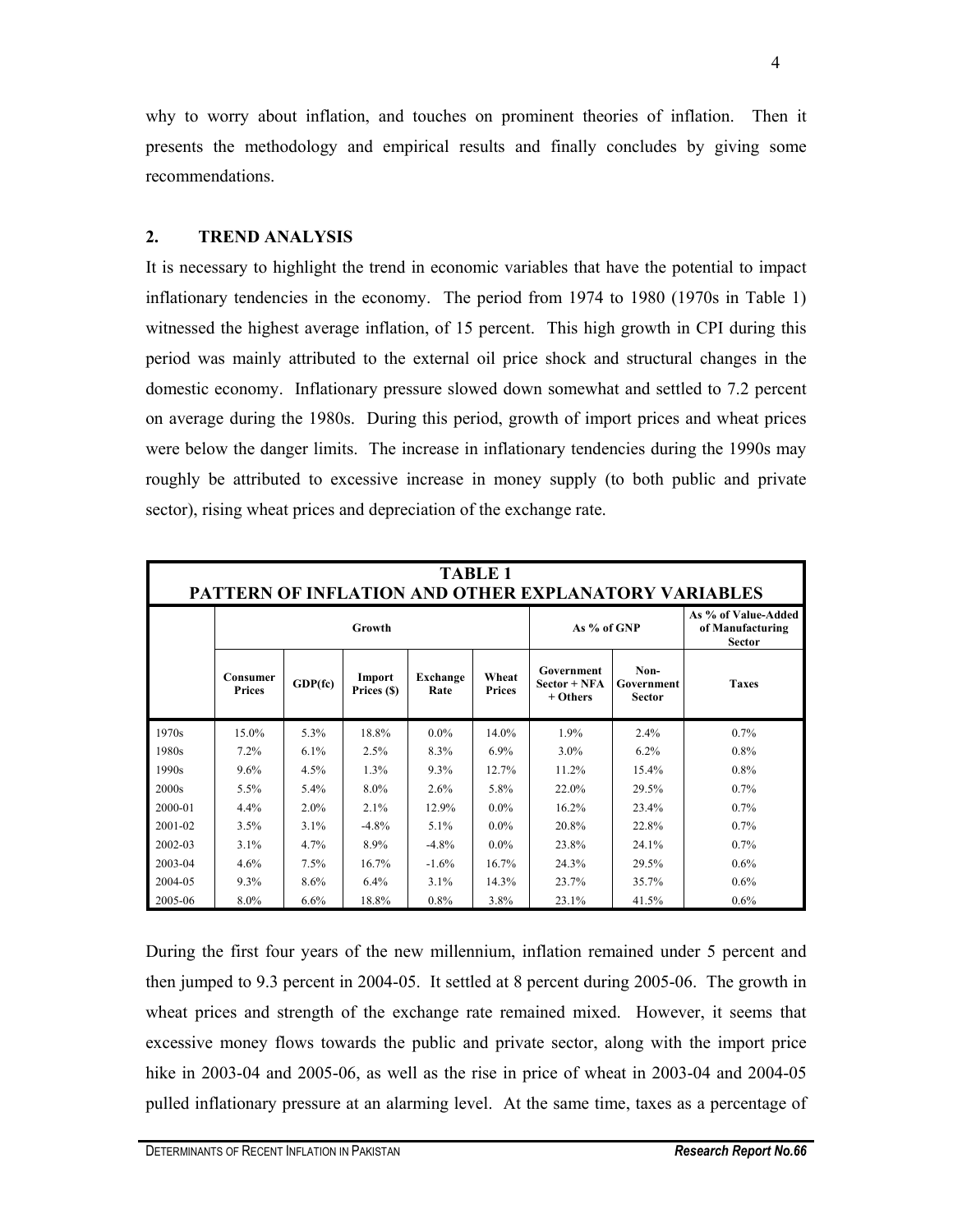the Manufacturing Sector Value-Added, did not register any rise. It may also be noted that tax rates during the last few years have also not been increased.

Trend in variables alone do not provide a complete picture and further econometric analysis is required to find the role of these factors in affecting consumer prices.

#### **3. REVIEW OF LITERATURE**

Is inflation bad for the economy? Not always. A reasonable rate of inflation, around 3 to 6 percent for Pakistan (Khan, 2005 and Hussain, 2005) is often viewed to have positive effects on the economy, since it encourages investment and production and allows growth in wages. However, when inflation crosses reasonable limits, it produces negative effects. It reduces the value of money, which is the medium of exchange. This results in uncertainty of the value of gains and losses of borrowers and lenders as well as buyers and sellers. The increasing uncertainty discourages savings and investment. Savings are discouraged as inflation reduces the real rate of return on financial assets. This again leads to lower investment and lower economic growth.

Not only can high inflation erode the gains from growth, it also leaves the poor worse off (Easterly and Fischer, 2001) and increases the divide between the rich and the poor (SPDC, 2004). If much of the inflation comes from increase in food prices, it particularly hurts the poor more since more than half of the budget of low wage earners goes towards food. Also, it redistributes income from fixed income earners (for instance, pensioners) to owners of assets and earners of large and variable income, such as profits.

In the case of Pakistan, annual inflation was above 11 percent in 11 of the past 32 years. Not surprisingly, average real per capita income growth was 2.8 percent in years having less than 11 percent inflation, as compared to the years of high inflation which recorded an average of 1.5 percent growth in real per capita income.<sup>3</sup>

The above arguments suggest that for Pakistan's economy, inflation can be bad if it crosses the threshold of 6 percent, and can be extremely harmful if it crosses the double digit level.

<sup>&</sup>lt;sup>3</sup> 'Inflationary risks to economic gains' by Dr. Shaghil Ahmed and Abdul Aleem Khan, DAWN, Economic  $\&$ Business Review, September 19-25, 2005.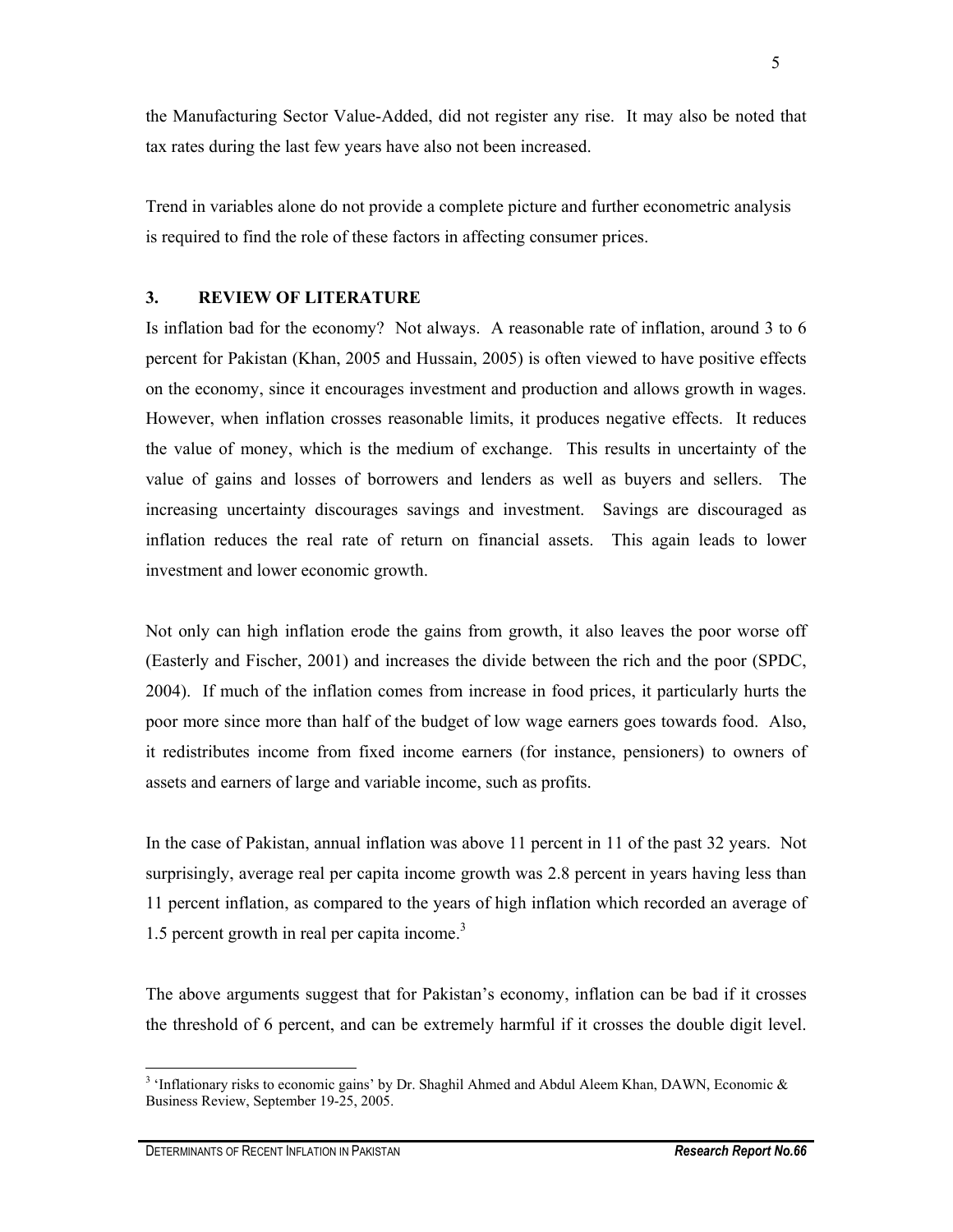Hence, it becomes more important for policy makers to identify the real causes of inflation and design pro-active strategies accordingly. To identify the causes of inflation, as a first step it seems necessary to delve into the theories of inflation and then see what recent literature leads us to.

#### **Determinants of Inflation: What does the economic literature tell?**

Different schools of thought have presented their theories, which discuss the causes of inflation. Starting from the debate of quality theory of money (which stresses on expectations of the buyer of a currency about its value or purchasing power) and the quantity theory of money (which provides equation of money supply and emphasizes the role of excess money supply in explaining inflation), the focus of the economic literature on inflation moved to the demand-pull and cost-push factors of inflation. This is particularly true of the Keynesian era where inflation was believed to be caused by either an increase in aggregate demand or a decrease in aggregate supply. Inflation that was spurred by increase in aggregate demand was called 'demand-pull inflation' while supply shocks were supposed to cause 'cost-push inflation'. During the Keynesian era, fiscal policy was considered an important tool in controlling inflation.

During the 1950s, the issue of falling money wages led the Keynesian economists to investigate new explanations. One such investigation by A.W. Phillips resulted in the emergence of the Phillips Curve. This model was further modified by Lipsey (1960), Samuelson and Robert Solow (1960). The model presented the idea of a 'trade-off' between inflation and unemployment. In other words, the model suggests a negative relationship between inflation and unemployment. Later on, links between inflation and growth were also studied (Barro 1995). The trade-off between inflation and growth is a hot subject of discussion in Pakistan also. $4$ 

The modern extensions and interpretations of the famous Phillips Curve (Scheibe, J and D.Vines, 2005), suggest a positive relationship between inflation and the output gap, exchange rate and inflation expectations. In Pakistan also, inflation is estimated to have a strong positive correlation with the output gap (SPDC, 2006). The relationship between growth and inflation, however, depends on the state of the economy. High growth, without

<sup>&</sup>lt;sup>4</sup> 'Inflationary risks to economic gains' by Dr. Shaghil Ahmed and Abdul Aleem Khan, DAWN, Economic & Business Review, September 19-25, 2005.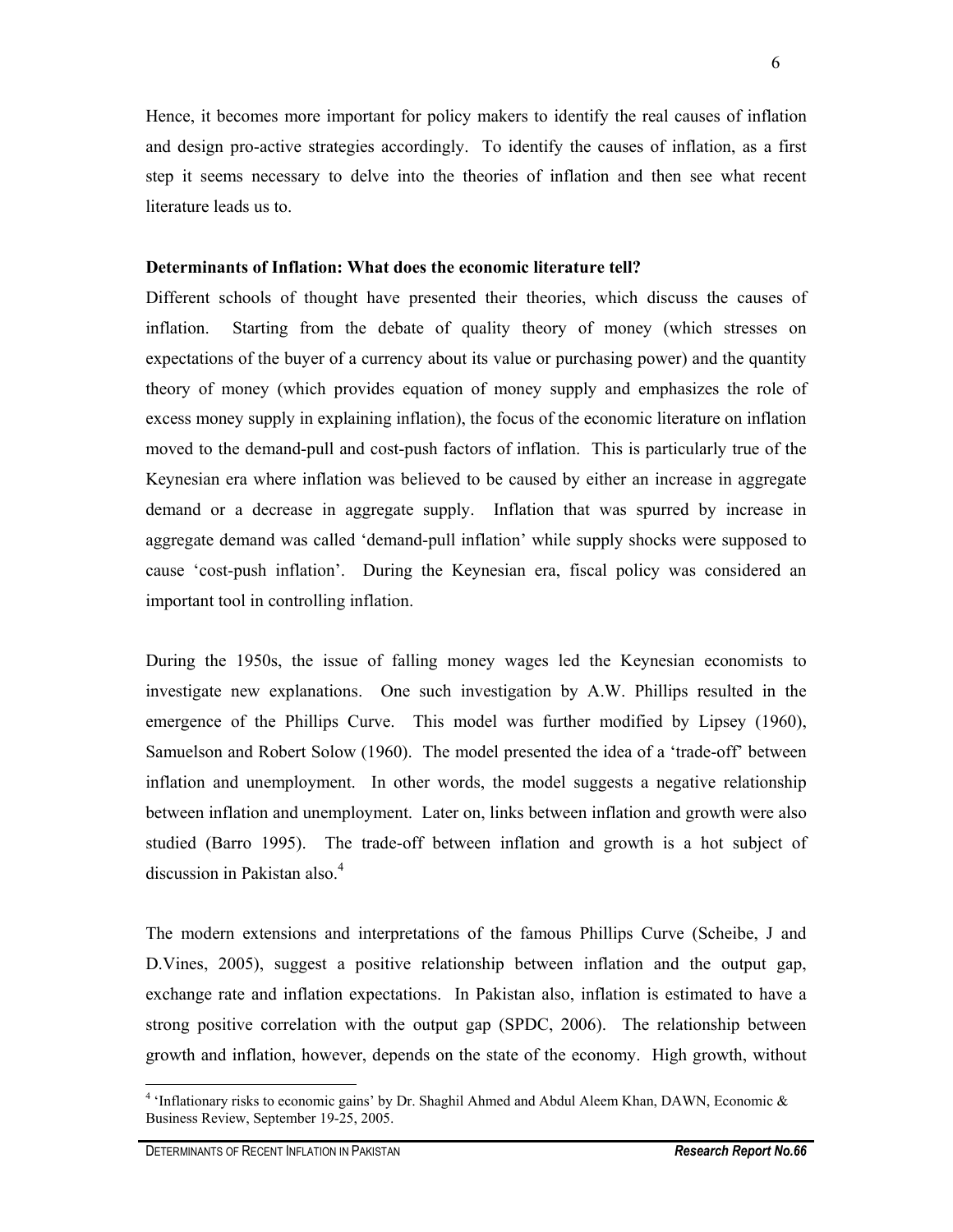an increase in inflation, is possible if the productive capacity or potential output of the economy is growing well enough to keep pace with demand. This is also possible if the actual output is below the potential output (i.e. negative output gap) and there is sufficient spare capacity available to cope with the demand pressures. However, when the actual output catches up with the potential output, there remains no spare capacity and the economy is working on full employment level. In this case, any further gain in growth comes at the cost of rising inflation. If demand continues to grow at this stage, and the productive capacity does not expand, there is a serious threat of rapid inflation in the long run without any additional growth in the output. A prolonged phase of rising inflation in such a case can have severe consequences for the economy.

Coming back to the discussion on the theories of inflation, during the 1970s and the 1980s, when inflation became one of the most significant targets of macroeconomic policies, and classical economists were preparing to come up with new explanations to challenge Keynesian concepts, new competing models of inflation appeared in economic literature. One very important model among these was the Monetarist Model.

Monetarism has its roots in the classical economic theory. The theoretical foundation of this model, presented by Friedman (1968, 1970, 1971), and empirically tested by Schwartz (1973), is the quantity theory of money. The model avows that the past behavior of money supply to output ratio is the main determinant of current inflation. It emphasizes the role of monetary policy as against fiscal policy in controlling inflation. A famous statement of this theory is that 'inflation is always and everywhere a monetary phenomenon.'

Another competing model advocated by Sunkel (1958), Streeten (1962), Olivera (1964), Baumol (1967) and Maynard and Rijckeghem (1976) is the 'Structuralist Model'. This model emphasizes supply-side factors, such as food prices, administered prices, wages and import prices as determinants of inflation. It proposes that inflation in the long run can be explained by the differential rates in productivity growth, wages and elasticity of income and prices between the industrial and services sectors.

The recent and more complex issues of general price level that have emerged with the erosion of trade and other barriers call for more dynamic and pragmatic answers to the causes of inflation. None of the above discussed important theories alone can answer this question in a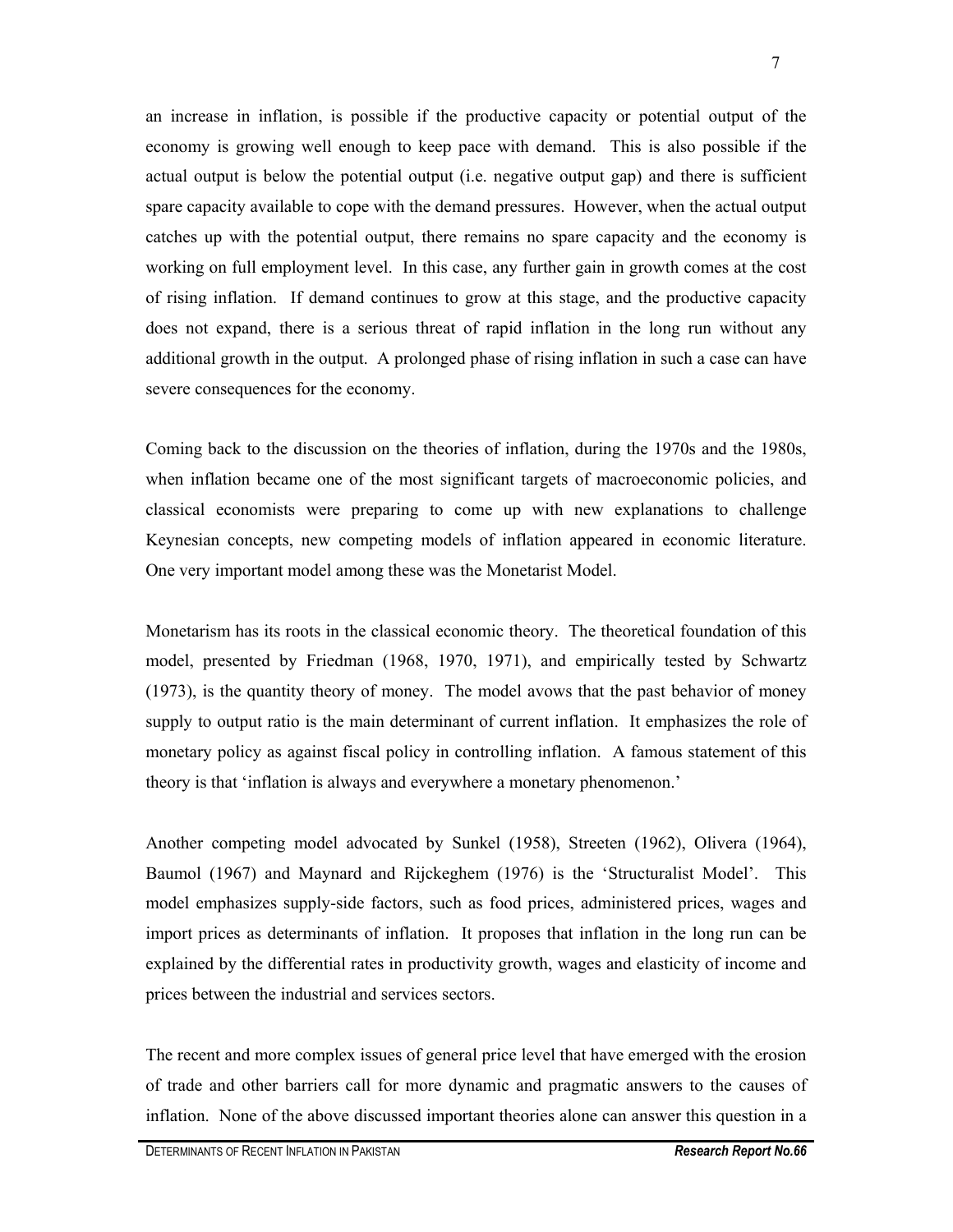developing country's volatile economic environment. The recent studies on inflation, however, do have some answers to this problem.

Recent economic literature on inflation<sup>5</sup> provide models that incorporate both demand side and supply side factors along with policy variables and adaptive expectations. The literature identifies the following main determinants of inflation: monetary shocks, inflation expectations, nominal exchange rate, price of imports, exogenous supply shocks and fiscal policy shocks. The methodology of this study has also been designed on modern dimensions by giving special emphasis to the impact of fiscal and monetary policies on prices and inflation.

#### **4. METHODOLOGY**

The data used for the analysis is from the 1972-73 to the 2005-06 period. The prime considerations in designing the methodology were to incorporate all important demand-side, supply-side and policy variables and keep it straight and effective in explaining the causes of inflation. Under these considerations, the following equation was estimated:

 $+\beta_6 \ln(T/YMS) + \beta_7 \ln(CPI_{-1}) + \beta_8 \ln(W)$  $\ln(CPI) = \alpha + \beta_1 \ln(GB/YN) + \beta_2 \ln( YD/YS) + \beta_3 \ln(PB/YN) + \beta_4 \ln(I) + \beta_5 \ln(E)$ 

In the equation, Government Sector Borrowing (*GB*) as a ratio of Real Gross National Product (*YN*), Real Demand relative to Real Supply (*YD/YS*), Private Sector Borrowing (*PB*) as a ratio of Real Gross National Product (*YN*), Import Prices in \$ term (*I*), Exchange Rate (*E*), Government Taxes (*T*) relative to Nominal Value-Added in Manufacturing Sector GDP (*YMS*), Adaptive Expectations (*CPI-1*), and Wheat Support/Procurement Price (*W*) are used to explain Consumer Prices (*CPI*).

All variables are taken in logarithmic form. In order to identify the problem of serial correlation, the Breusch-Godfrey Serial Correlation LM test is utilized. Further, residual series is examined by using Augmented Dickey Fuller Test. Ordinary Least Square (OLS) method of estimation has been used for this analysis.

 $\overline{a}$ <sup>5</sup> For instance, Naqvi et al. (1994), Hasan et al. (1995) and Bokil and Axel Schimmelpfennig (2005) for Pakistan, Callen and Dangkoo Chang (1999) for India, Leigh and Rossi (2002) for Turkey, Chauvet (2000) and IMF (2001) for Brazil, Sun (2004) for Thailand, Simone(2000) for Chile, and Bailliu et al.(2003) for Mexico.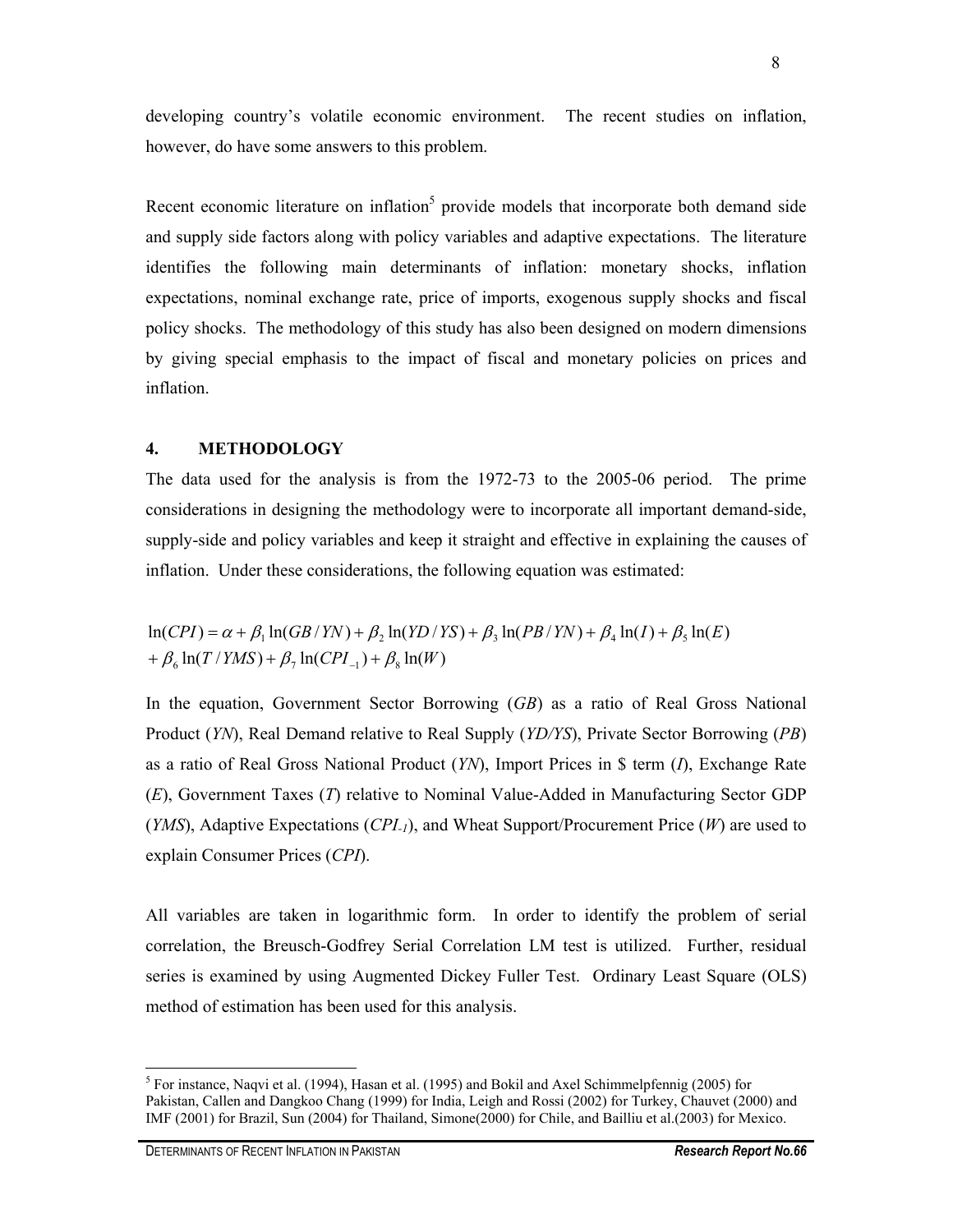Demand relative to supply pressures, represent the output gap. If the ratio is greater than one, it is supposed to have an upward pressure on prices. Thus, its coefficient is expected to have a positive sign while explaining prices.

Two main categories of the assets side of money supply are government sector borrowing and private sector borrowing [alternatively, Non-Government Sector Borrowing (NGSB)]. Instead of taking money supply as a whole (M2), we have taken the break-up to see a clearer picture of the role of government and private borrowing in explaining inflation. The variable '*GB*', representing government sector borrowing, also includes net foreign assets and other items. Similarly, private sector borrowing also includes borrowing of autonomous bodies. Both variables are supposed to have a positive coefficient since an increase in government and private borrowing can have an inflationary nature.

To capture the external price shock independent of movement in exchange rate, we have taken the index of import prices in dollars. Increase in prices of goods, such as petrol and raw material makes our imports costlier and hence increases the cost of production. The variable thus is expected to have a positive coefficient.

Exchange rate was expressed as rupees per dollar, which means that a depreciation of the Pakistani Rupee would mean more rupees for a dollar and hence increase in the number. More rupees for a dollar mean increasing cost of imports. The variable again is assumed to have a positive sign, indicating that the depreciation of the Pakistani Rupee would have an inflationary effect on prices.

Fiscal policy can be an important determinant of inflation. Indirect taxes, such as sales tax and excise duties raise the price of consumer goods. This creates inflationary pressure. On the other hand, direct taxes reduce the take-home income and thus have an anti-inflationary effect. If both taken together, coefficient's sign can partially depict which kind of tax has a more dominant role to play.

Rising prices create expectations for future inflation. The role of expectations is critical in the determination of future prices. People expect higher salaries to compensate for expected increase in prices, speculation in asset prices increases, credit meant for manufacturing sector diverts to real estate and stock markets, and hoarders, profit seekers and rentiers become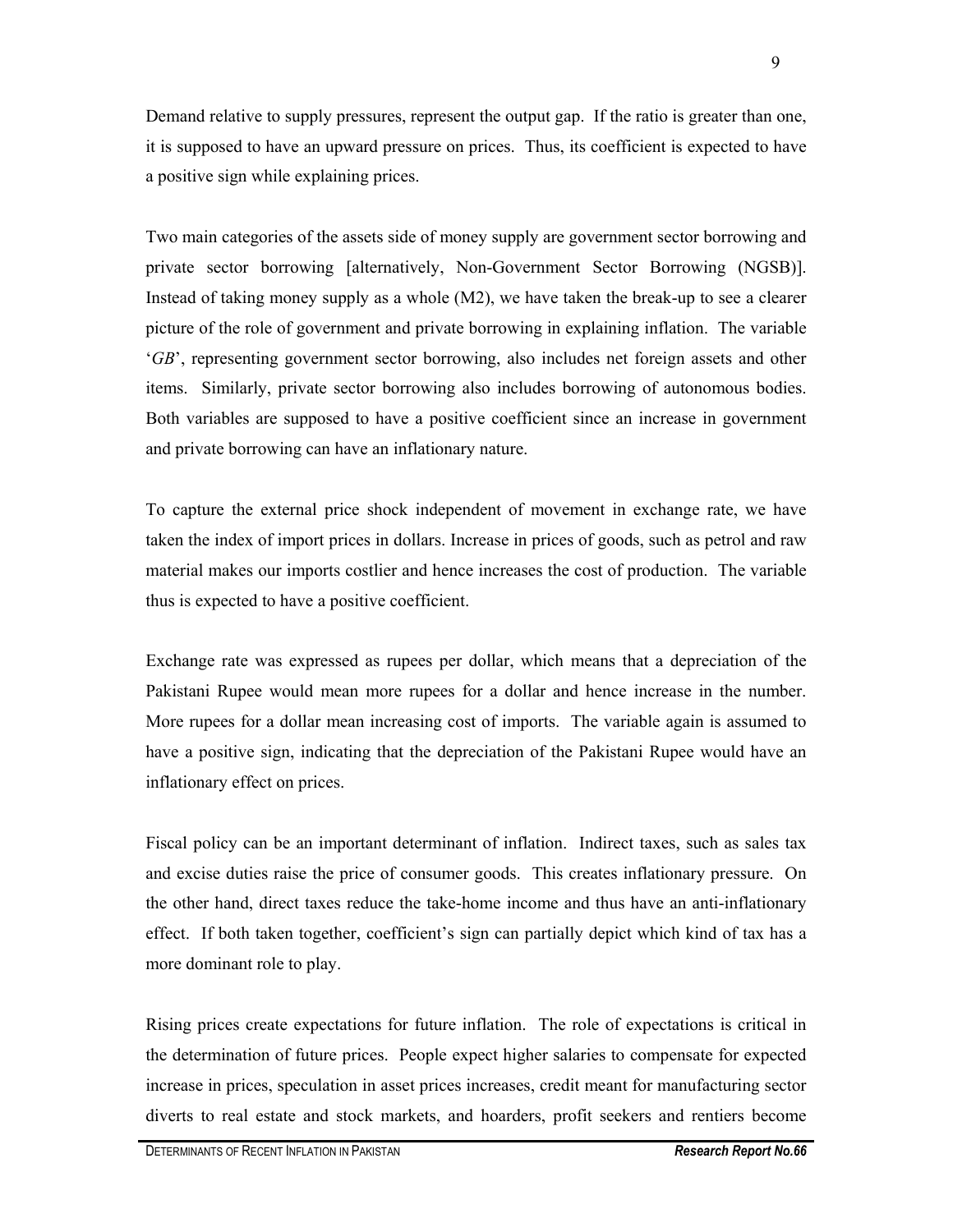active in expectation of higher prices in the future. All this can have a devastating effect on prices. To incorporate these elements, we have included the variable 'lag of CPI' in the model. This variable ought to have a positive correlation with current consumer prices.

A substantial increase in support price of wheat is estimated to have an inflationary effect on consumer prices, particularly food prices (Hasan et al., 1995). This effect is due to the fact that wheat and wheatrelated products account for 5.1 percent of the CPI basket.

| <b>TABLE 2</b><br>DEPENDENT VARIABLE CPI                                                |             |             |                   |                     |  |  |  |  |
|-----------------------------------------------------------------------------------------|-------------|-------------|-------------------|---------------------|--|--|--|--|
| Variable                                                                                |             | Coefficient |                   |                     |  |  |  |  |
| Constant                                                                                |             | 2.71        |                   |                     |  |  |  |  |
|                                                                                         |             | (4.42)      |                   |                     |  |  |  |  |
| Government Sector Borrowing (plus NFA and other items) as a ratio of                    |             |             |                   | 0.10                |  |  |  |  |
| <b>Real GNP</b>                                                                         |             | (4.01)      |                   |                     |  |  |  |  |
| Real Demand relative to Real Supply                                                     |             | 1.23        |                   |                     |  |  |  |  |
|                                                                                         |             |             |                   | (2.47)              |  |  |  |  |
| Non-Government Sector Borrowing (plus borrowing of autonomous                           |             | 0.18        |                   |                     |  |  |  |  |
| bodies) as a ratio of Real GNP                                                          |             |             |                   | (3.92)              |  |  |  |  |
| Price Index of Imports                                                                  |             |             |                   | 0.12                |  |  |  |  |
|                                                                                         |             | (2.37)      |                   |                     |  |  |  |  |
| <b>Exchange Rate</b>                                                                    |             | 0.14        |                   |                     |  |  |  |  |
|                                                                                         |             | (2.30)      |                   |                     |  |  |  |  |
| Government Taxes as a ratio of Manufacturing Sector Value Added                         |             | 0.22        |                   |                     |  |  |  |  |
|                                                                                         |             |             |                   | (3.66)              |  |  |  |  |
| Lagged CPI                                                                              |             |             |                   | 0.40                |  |  |  |  |
|                                                                                         |             |             |                   |                     |  |  |  |  |
| Support Price of Wheat                                                                  |             |             |                   | 0.10                |  |  |  |  |
|                                                                                         |             |             |                   | (1.56)              |  |  |  |  |
| Sample (adjusted): 1974 2006                                                            |             |             |                   |                     |  |  |  |  |
| R-squared                                                                               |             |             |                   | 0.999               |  |  |  |  |
| Adjusted R-squared                                                                      |             | 0.999       |                   |                     |  |  |  |  |
| Durbin-Watson stat                                                                      |             | 1.966       |                   |                     |  |  |  |  |
| Durbin-Watson h-stat <sup>6</sup>                                                       |             | 0.088       |                   |                     |  |  |  |  |
| <b>Breusch-Godfrey Serial Correlation</b><br><b>LM</b> Test                             | F-statistic | Probability | Obs*R-<br>squared | Probability         |  |  |  |  |
| First Degree Lag                                                                        | 0.006       | 0.94        | 0.009             | 0.926               |  |  |  |  |
| Second Degree Lag                                                                       | 0.161       | 0.85        | 0.48              | 0.79                |  |  |  |  |
| Augmented Dickey-Fuller Test of                                                         | None        | Intercept   |                   | Intercept and Trend |  |  |  |  |
| Residuals (optimal lag length is<br>selected by AIC)                                    | $-5.48$     | $-5.39$     |                   | $-5.30$             |  |  |  |  |
| Probability                                                                             | .0000       | .0001       |                   | .001                |  |  |  |  |
| All the variables are used in logarithmic form.<br>t-stats are reported in parenthesis. |             |             |                   |                     |  |  |  |  |

The variable is expected to have a positive coefficient. Estimation Results are provided in the next section.

# **IV RESULTS & POLICY IMPLICATIONS**

The estimation results, presented in Table 2, are encouraging and show desired and theoretically correct signs of the coefficients. Government sector borrowing, nongovernment sector borrowing, government taxes and adaptive expectations are statistically significant at less than 1 percent level. Real demand relative to real supply, exchange rate, and import prices are significant at the level of 5 percent. Wheat prices are statistically insignificant at the conventional level of 10 percent but theoretical foundations along with the

<sup>&</sup>lt;sup>6</sup> Durban Watson h stat is only valid for large sample, therefore LM test is conducted for more accuracy in the diagnostics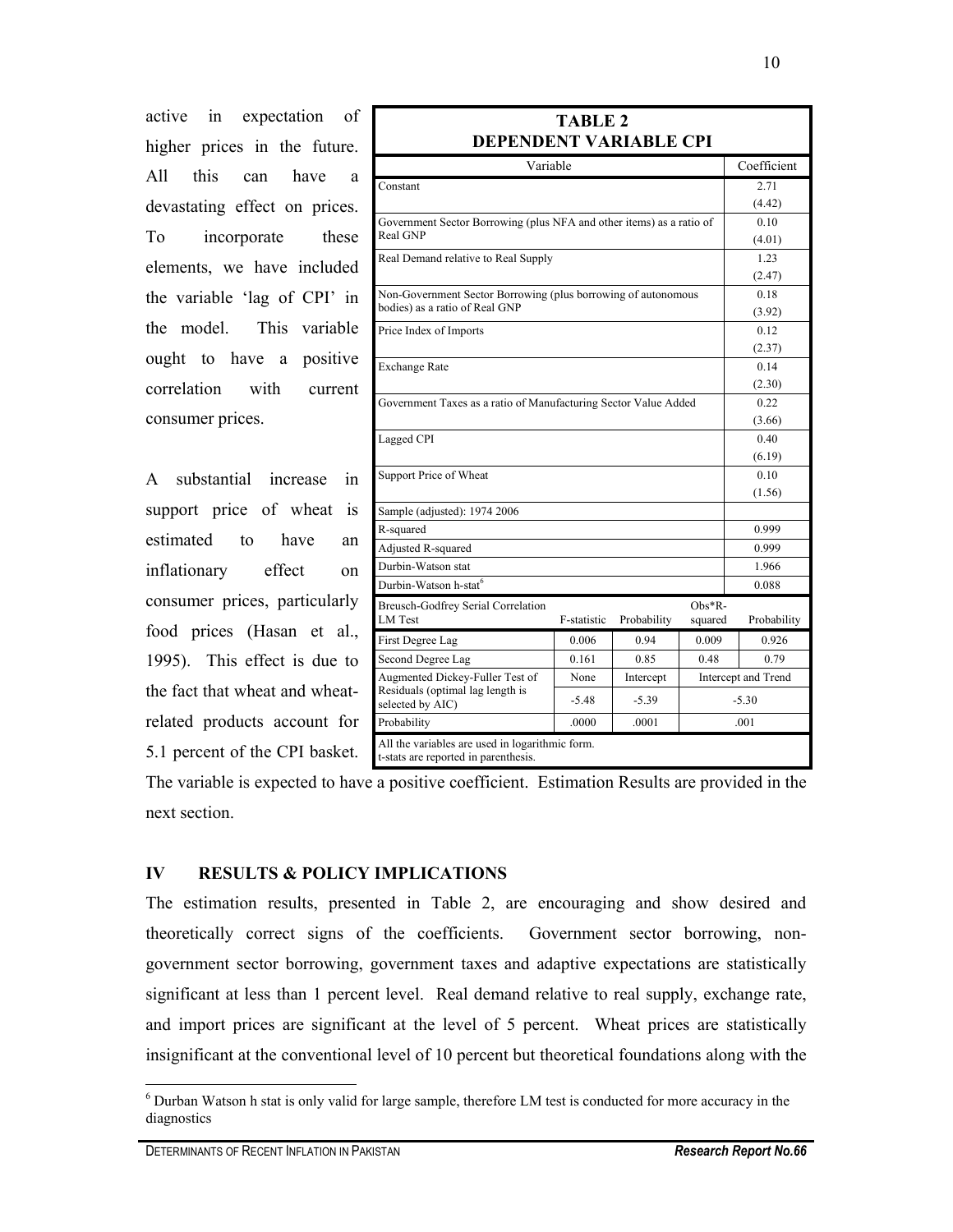AIC (Akaike Information Criteria) and SIC (Schwartz Information Criteria) suggest keeping the variable in the model. The estimated equation is supported by the diagnostics presented in Table 2.

High  $R<sup>2</sup>$  and Durbin Watson test support the model specification whereas Breusch-Godfrey Serial Correlation LM Test and Augmented Dickey Fuller Test indicate the rejection of the presence of serial correlation in the model. Since the variables are in the log form, the estimated coefficients can be termed as elasticities. For instance, a 10 percent change in government sector borrowing as a ratio to Gross National Product (GNP) and import prices will cause CPI to change by 1 percent and 1.2 percent, respectively.

| <b>TABLE 3</b><br><b>CONTRIBUTION TO INFLATION</b> |                                    |                                                                                                            |                                                        |                                                                                                                                     |                                     |                    |                                                                                                           |          |                              |                         |
|----------------------------------------------------|------------------------------------|------------------------------------------------------------------------------------------------------------|--------------------------------------------------------|-------------------------------------------------------------------------------------------------------------------------------------|-------------------------------------|--------------------|-----------------------------------------------------------------------------------------------------------|----------|------------------------------|-------------------------|
|                                                    | Average<br><b>CPI</b><br>Inflation | Government<br><b>Sector Borrowing</b><br>(plus NFA<br>and other items)<br>as a ratio of<br><b>Real GNP</b> | Real<br>Demand<br>relative to<br>Real<br><b>Supply</b> | <b>Non-Government</b><br><b>Sector Borrowing</b><br>(plus borrowing<br>of autonomous<br>bodies) as<br>a ratio of<br><b>Real GNP</b> | Price<br>Index of<br><b>Imports</b> | Exchange  <br>Rate | Government<br>Taxes as a<br>ratio of<br><b>Manufacturing Expectations</b><br><b>Sector Value</b><br>Added | Adaptive | Support<br>Price of<br>Wheat | Other<br><b>Factors</b> |
| 1970s                                              | 15.0%                              | 1.8%                                                                                                       | $-0.2%$                                                | 2.3%                                                                                                                                | 1.9%                                | $0.0\%$            | 0.8%                                                                                                      | 7.4%     | 1.3%                         | $-0.2%$                 |
| 1980s                                              | 7.2%                               | 0.4%                                                                                                       | 0.1%                                                   | 1.9%                                                                                                                                | 0.2%                                | 2.1%               | $-0.2%$                                                                                                   | 2.0%     | 0.7%                         | $-0.1%$                 |
| 1990s                                              | 9.6%                               | 1.5%                                                                                                       | $-0.2%$                                                | 1.7%                                                                                                                                | 0.1%                                | 1.6%               | $-0.1%$                                                                                                   | 2.9%     | 1.6%                         | 0.5%                    |
| 2000-01                                            | 4.4%                               | 0.3%                                                                                                       | $-0.3%$                                                | 1.3%                                                                                                                                | 0.3%                                | 1.9%               | $-0.6%$                                                                                                   | 1.4%     | 0.0%                         | 0.2%                    |
| 2001-02                                            | 3.5%                               | 2.6%                                                                                                       | 0.2%                                                   | $-0.3%$                                                                                                                             | $-0.6%$                             | 0.7%               | 0.2%                                                                                                      | 1.3%     | 0.0%                         | $-0.5%$                 |
| 2002-03                                            | 3.1%                               | 1.0%                                                                                                       | $-0.1%$                                                | 1.1%                                                                                                                                | 1.0%                                | $-0.7%$            | 0.3%                                                                                                      | 1.0%     | 0.0%                         | $-0.6%$                 |
| 2003-04                                            | 4.6%                               | 0.2%                                                                                                       | 1.2%                                                   | 3.8%                                                                                                                                | 1.9%                                | $-0.2%$            | $-3.0%$                                                                                                   | 1.2%     | 1.6%                         | $-2.1%$                 |
| 2004-05                                            | 9.3%                               | 1.7%                                                                                                       | $-0.1%$                                                | 3.5%                                                                                                                                | 1.3%                                | 0.7%               | $-2.5%$                                                                                                   | 2.9%     | 1.1%                         | 0.7%                    |
| 2005-06                                            | 8.0%                               | $-0.3%$                                                                                                    | 0.1%                                                   | 2.8%                                                                                                                                | 2.1%                                | 0.1%               | $-0.3%$                                                                                                   | 3.7%     | 0.4%                         | $-0.6%$                 |

Table 3 presents the contributions of the explanatory variables in the headline inflation. During the 1970s, seen as the period of great structural changes and uncertainty, the role of inertia is quite evident. Importance of inertia in prices is quite important in Pakistan as people do consider expected inflation while making their optimization decisions**.** Adaptive expectations phenomenon affects overall CPI, particularly through food prices. Hasan et al (1995) explains that '…because food is an essential item (wheat, rice, vegetable among others) in the consumer's basket and thus, any shortage in this commodity would result in speculation, people in this case would tend to believe the worst-case scenario'.

The 1980s was the decade of relatively low average inflation (7.2 percent). Private sector borrowing, exchange rate depreciation and adaptive expectations were the main factors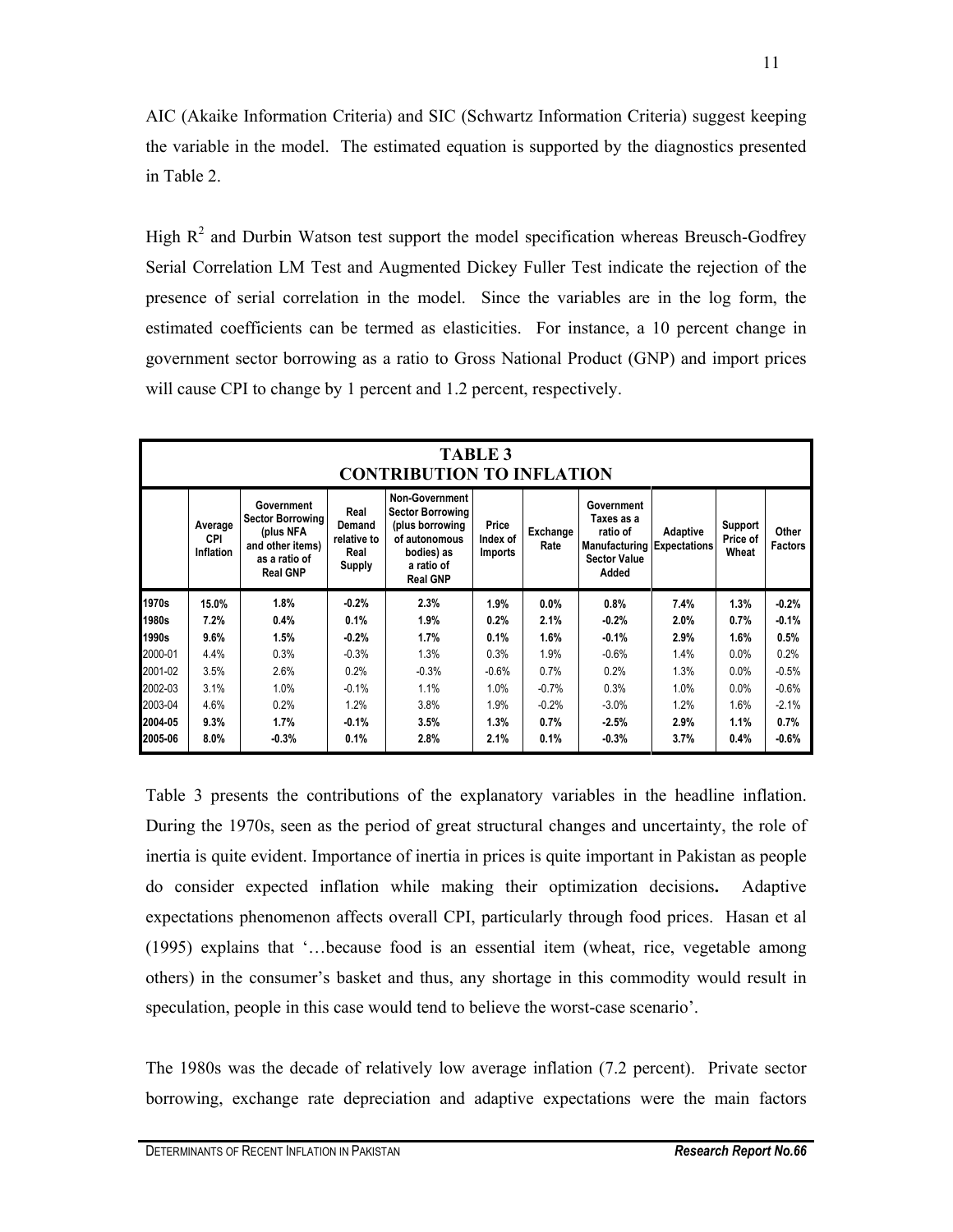behind this growth in consumer prices. Contribution of adaptive expectations, however, declined from 49 percent during the 1970s to 28 percent in the 1980s. Reversal of nationalization policies resulted in a greater role for the private sector in the economy and as a consequence, private sector borrowing increased during this era.

The 1990s was the period when mainstream liberalization policies got their momentum in Pakistan. Frequent changes in government and inconsistency of policies, the nuclear explosion and many other dramatic political and economic factors put upward pressure on prices. Average inflation rate during the decade increased to 9.6 percent. Increase in procurement prices of wheat, government borrowing, private sector borrowing, exchange rate depreciation and adaptive expectations were the main factors behind the surge in the inflation rate.

During 2001-04, inflation was very low. Interestingly, support price of wheat was not raised during 2001-03. CPI shot up again in 2004-05 when inflation reached 9.3 percent. It dropped slightly to 8 percent in 2005-06. Adaptive expectations alone explain 45.73 percent of the inflation in 2005-06 and 31.1 percent in 2004-05. In terms of percentage points, this equals to 3.66 out of total 8 percent CPI growth in 2005-06 and 2.89 out of total 9.3 percent inflation in 2004-05. This critical role of inflation expectations, according to our understanding, can be explained by the emergence of phenomena like hoarding, asset price hikes and surge in house rents.

Non-government sector borrowing was the second most important factor. During 2004 and 2005, the growth in non-government sector borrowing was above 30 percent while it was 23 percent in 2006. This growth is reflected in the contribution of NGSB in inflation, which was 38 percent in 2004-05 and 35 percent in 2005-06. In terms of percentage points, it contributed 3.5 percentage points in total inflation of 9.3 percent in 2004-05 and 2.8 percentage points in total inflation of 8 percent in 2005-06.

The third important factor was import prices, which explains 26.7 percent (2.1 percentage points) of the inflation in 2005-06 and 13.6 percent (1.3 percentage points) of the inflation in 2004-05.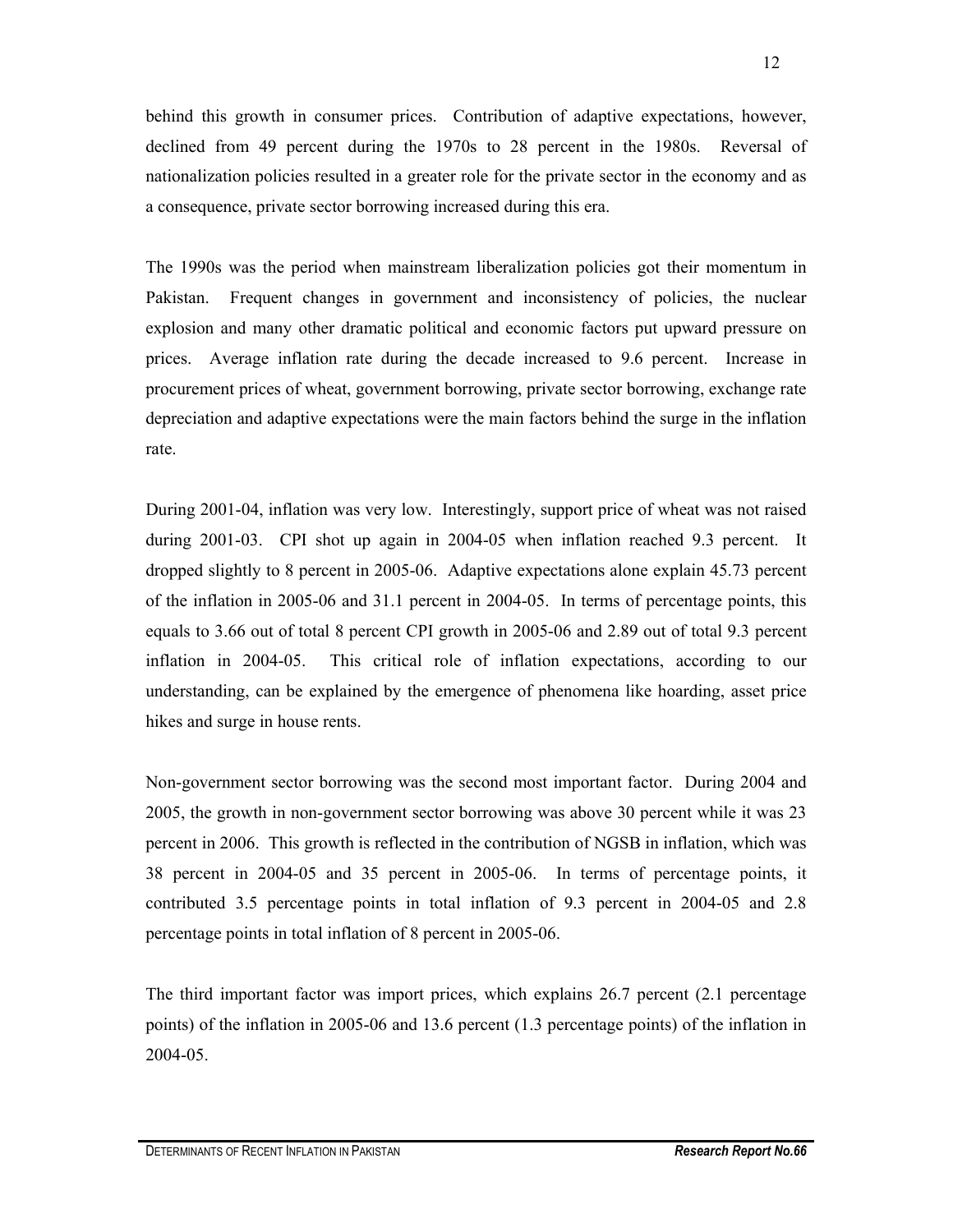During 2004-05, two other factors that also played an important role were government sector borrowing and support/procurement price of wheat, which contributed, 17.6 percent (1.7 percentage points) and 11.8 percent (1.1 percentage points), respectively. Government taxes, due to greater role of direct taxes, seem to put downward pressure on consumer prices. This seems logical since there has been no increase in the tax rates over the last few years.

The policy of not depreciating the exchange rate paid off by not putting any further strong pressure on import costs. This policy, however, can not be sustained for a long period and a very sharp revision is expected in the time to come. Rising trade deficits are also indicating in the same direction.

## **V. CONCLUSION**

This paper evaluates the role of different factors such as government sector borrowing, demand relative to supply, private sector credit, imported inflation, exchange rate, total tax revenue of the government, adaptive inflation expectations and wheat support price in explaining inflation.

The quantitative analysis reveals that the most significant factors which explain 8 percent inflation in 2005-06 were inflation expectations, private sector credit (a significant part of asset side of money supply) and imported inflation. Overall impact of fiscal policies on inflation was not significant and rather the direct part of taxes was dominant in putting downward pressure on prices. Government sector borrowing also did not contribute in the rise in prices in 2005-06, though it did contribute in 2004-05. The policy of keeping stability in the exchange rate was successful in holding the exchange rate from putting further pressure on prices. The role of wheat support/procurement price and the other unexplained factors were also insignificant.

It can be safely stated, on the basis of our analysis, that while the expansionary monetary policy did contribute in promising GDP growth, it also led to the rise in consumer prices. The phenomenal growth in the flow of 'loose credit' to the private sector had a significant role to play in disturbing the price mechanism. The availability of money at virtually no cost encouraged speculators and hoarders. The role of adaptive expectations then became prominent when people started expecting higher prices in future as land prices, house rents and food prices seemed to have no limits.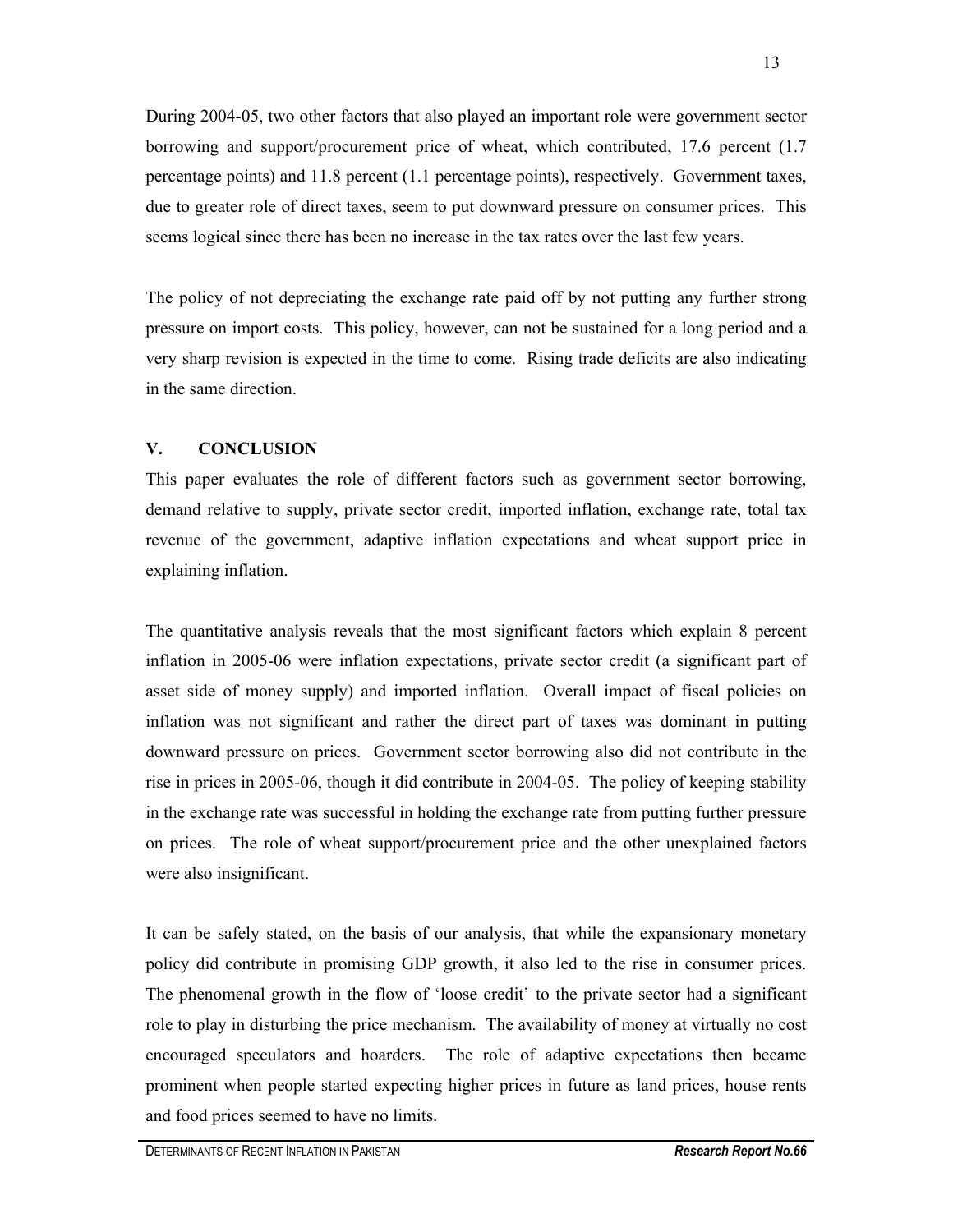The main concern that emerges out of this scenario is whether it is possible for the economy to come out of this price spiral in the presence of high expectations for inflation in future and a rising trade deficit? Would the policy makers be able to control the flow of credit to nonproductive sectors and to profit seeking activities? Would the policy of subsidizing food items through the government-run Utility Stores be successful or would it be another episode of mismanagement?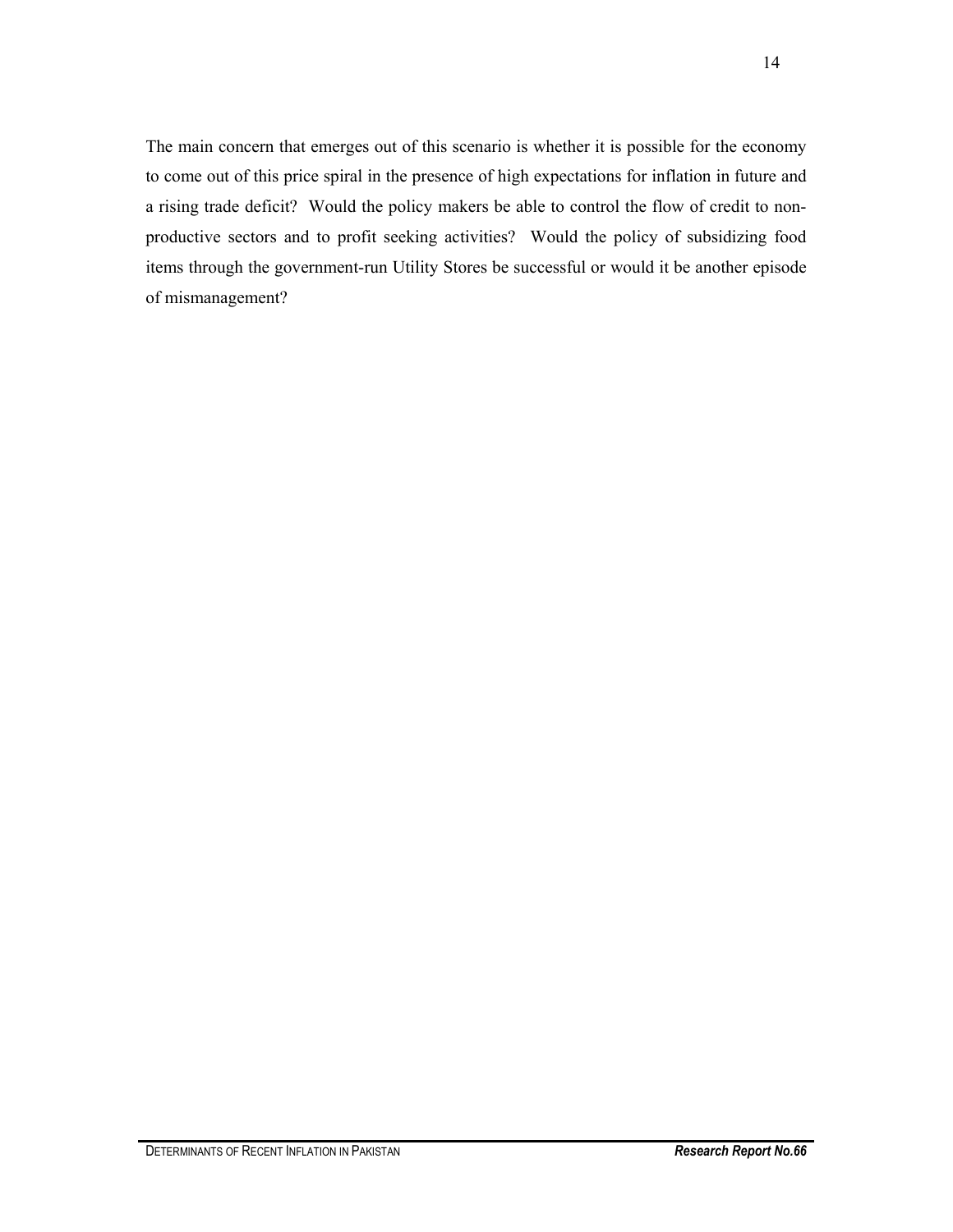#### **REFERENCES**

- Ahmed, Qazi Masood (1991). 'Test of Endogeneity of Monetary Policy Reaction Function. An Experience from Pakistani Economy.' Pakistan Development Review, Winter 1991.
- Ahmed, Qazi Masood (1990). 'Monetary Problems of Pakistan.' Pakistan Economic and Social Review, Vol. XXVIII, Summer 1990, Number 1.
- Bailliu, Jeannine, Daniel Gracés, and Mark Kruger (2003). 'Explaining and Forecasting Inflation in Emerging Markets: The Case of Mexico,' Bank of Canada Working Paper No. 03/17.
- Barro, Robert,J. (1995). 'Inflation and Economic Growth', NBER Working Paper,' Cambridge.
- Baumol, William (1967). 'Macroeconomics of Unbalanced Growth: The Anatomy of Urban Crisis,' American Economic Review 57, pages 415-426.
- Bokil, Madhavi and Axel Schimmelpfennig (2005). 'Three Attempts at Inflation Forecasting in Pakistan,' IMF Working Paper, WP/05/105.
- Callen, Tim and Dangkoo Chang (1999). 'Modeling and Forecasting Inflation in India,' IMF Working Paper, WP/99/119.
- Chauvet, Marcelle (2000). 'Real Time Leading Indicators of the Brazilian Inflation,' University of California Riverside.
- Easterly, William and Stanley Fischer (2001). 'Inflation and Poor,' Journal of Money, Credit, and Banking; 33(2), Part 1 May 2001, pages 160-78.
- Friedman, Milton (1968). 'The Role of Monetary Policy,' American Economic Review, 58: pages 1-17.
- Friedman, Milton (1970). 'A Theoretical Framework of Monetary Analysis,' Journal of Political Economy, 78: pages 193-238.
- Friedman, Milton (1971). 'A Monetary Theory of Nominal Income,' Journal of Political Economy, 79: pages 323-337.
- Hasan, M.Aynul, Ashfaque H.Khan, Hafiz A.Pasha and M.Ajaz Rasheed (1995). 'What Explains the Current High Rate of Inflation in Pakistan,' The Pakistan Development Review 34:4 Part III, pp. 927 – 943.
- Hussain, Manzoor (2005). 'Inflation and Growth: Estimation of Threshold Point for Pakistan', Pakistan Business Review, October 2005.
- IMF (2001). 'Brazil Selected Issues and Statistical Appendix, International Monetary Fund, Staff Country Report No. 01/10.
- IMF (2004). World Economic Outlook-Advancing Structural Reforms, April 2004, chapter IV, 'Are Credit Booms in Emerging Markets a Concern?' International Monetary Fund.
- Khan, Ashfaque H. and Mohammad Ali Qasim (1996). 'Inflation in Pakistan Revisited,' The Pakistan Development Review 35:4 Part II (Winter 1996) pp 747 - 759.
- Khan, Mohsin (2005). 'Inflation and Growth in MCD Countries,' Mimeo, International Monetary Fund.